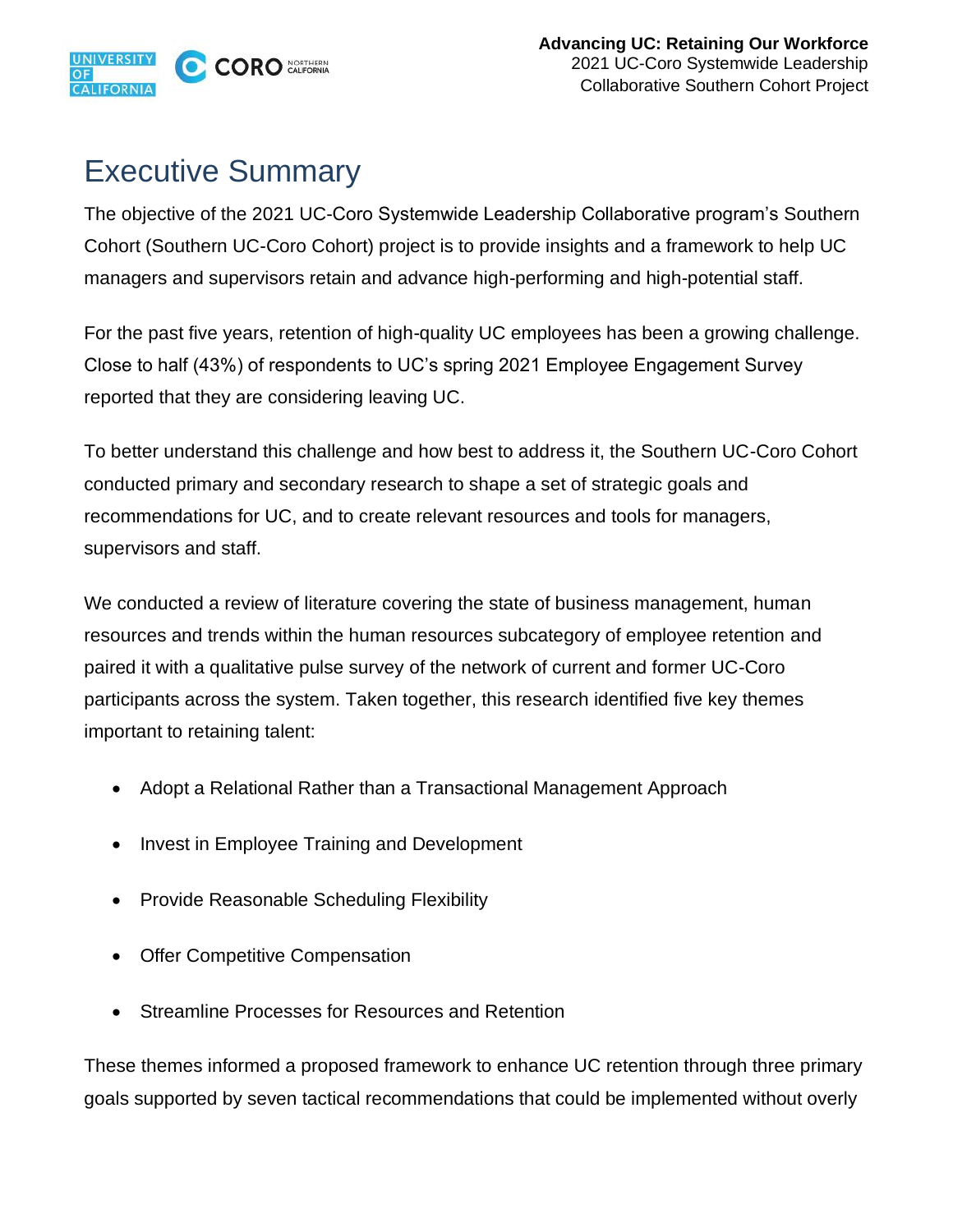

burdensome financial investment. In tandem with several of these recommendations, we also propose helpful tools for managers, supervisors and staff.

## **Goal 1: Promote Strategic Partnerships**

Recommendation A: Increase engagement among supervisors, managers and human resources staff to enhance shared knowledge of career advancement policies and best practices

To foster better collaboration and consultation, we offer two examples of replicable best practices from UC Irvine and UC ANR.

## **Goal 2: Communicate Policies Clearly and Apply Them Consistently**

Recommendation B: Clarify terminology related to career advancement

Our research reveals that terminology is a significant barrier to a shared understanding of career advancement opportunities. We encourage reviewing definitions of terms, including "promotion," in the next policy update cycle. And to help staff, managers and supervisors better understand terms, we have created a table of Career Advancement Scenarios.

Recommendation C: Make internal recruitment and promotion procedures clear and accessible for all

As part of this recommendation, we suggest that campuses create a visual workflow for initiating and approving internal recruitment/promotion requests, and provide a sample visual we worked with UCI to create.

Recommendation D: Streamline internal recruitment and promotion procedures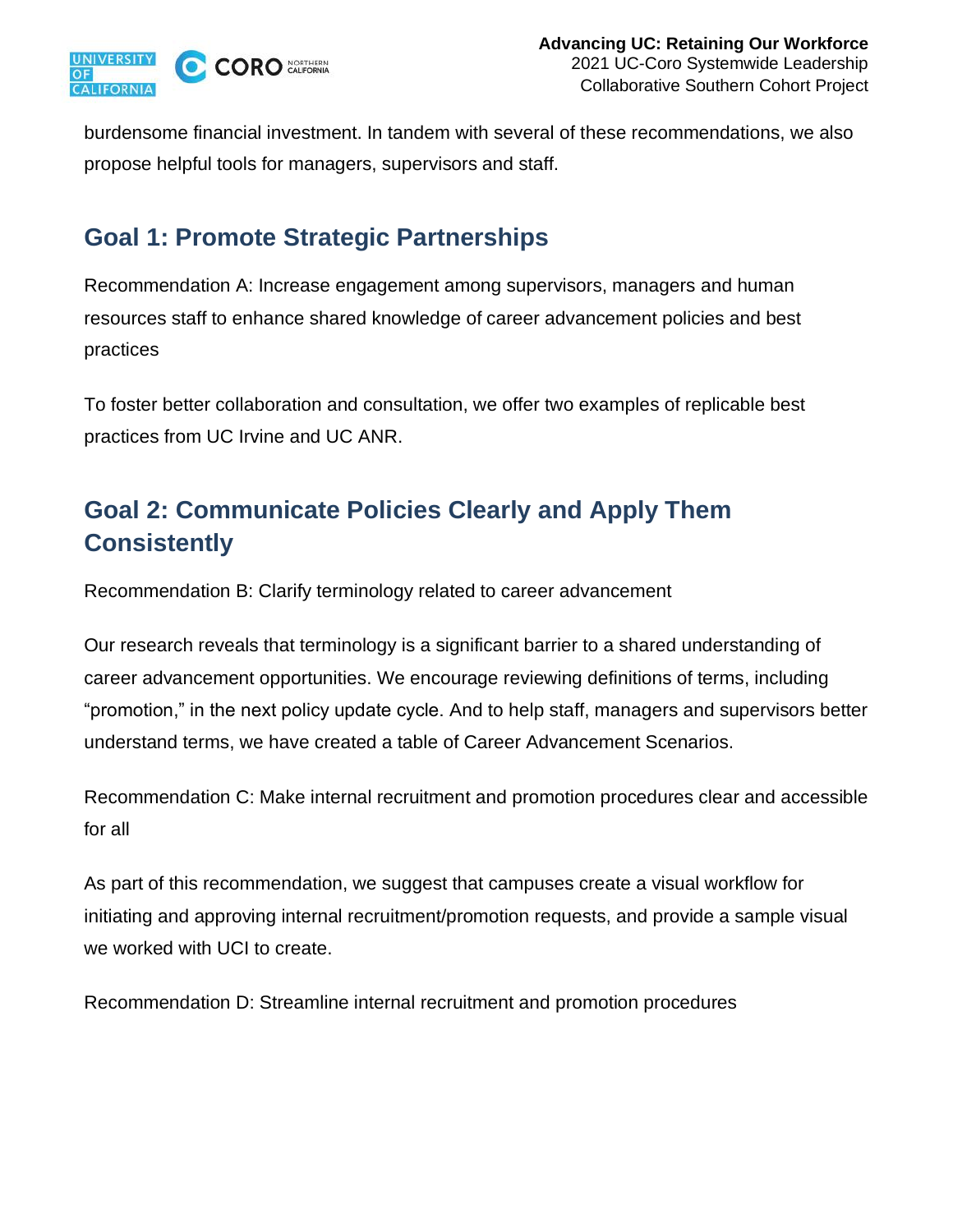

Because current timelines for request, review and approval vary across the UC system and often tend to be quite long, we recommend limiting the process to less than 12 weeks at each campus and offer specific action steps to achieve that goal.

## **Goal 3: Empower Staff, Supervisors and Managers**

Recommendation E: Actively promote systemwide tools and resources

While there are many excellent tools and resources already available, many need to be better communicated. In addition, more visual tools would be helpful. We propose a Career Advancement Decision Tree to help staff better understand and pursue their advancement options.

Recommendation F: Encourage managers and supervisors to routinely evaluate roles and provide opportunities

To assist in this effort, we have created a Talent Planning Worksheet to guide managers and supervisors when evaluating advancement opportunities for their teams. In addition, we curated a list of Manager Training Opportunities and Resources as a quick reference sheet for conducting successful talent-planning conversations and assessments.

Recommendation G: Create a series specifically on retention and talent management

We recommend that systemwide HR establish a core curriculum based on best practices and skill-building to retain and advance talent, customizable to each campus and offered on a quarterly or semiannual basis.

In summary, our seven recommendations call upon actors across the UC to take action as we work to retain our workforce.

• Campus and Location Leadership: Prioritize and share your commitment to the employee experience through explicit communication and, as is possible, dedication of resources.